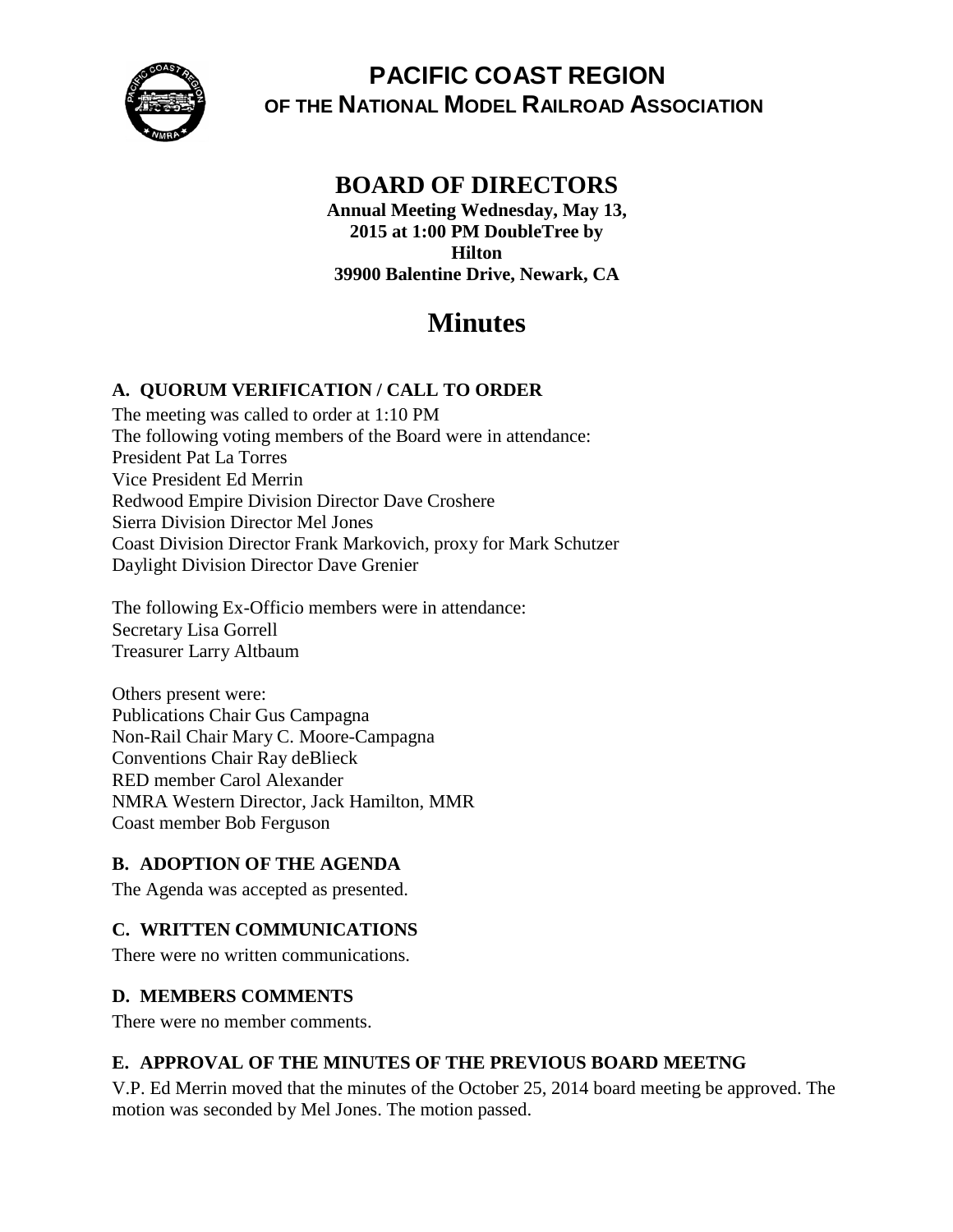## **F. OFFICERS' REPORTS**

- F.1. President Pat LaTorres submitted a written report which is attached to the record copy of these minutes.
- F.2. Vice President Ed Merrin submitted a written report which is attached to the record copy of these minutes.
- F.3. Treasurer Larry Altbaum submitted a written report which is attached to the record copy of these minutes.
- F.4. The Secretary had no separate report.

# **G. DIRECTORS' REPORTS**

- G.1. Daylight Division Director Dave Grenier submitted a written report which is attached to the record copy of these minutes.
- G.2. Coast Division Director Mark Schutzer submitted a written report which is attached to the record copy of these minutes.
- G.3. Sierra Division Director Mel Jones submitted a written report which is attached to the record copy of these minutes.
- G.4. Redwood Empire Division Director Dave Croshere submitted a written report which is attached to the record copy of these minutes.
- G.5. Hawaiian Division is currently without a Director, and there has been no activity.

# **H. DEPARTMENT REPORTS**

- H.1. Administration Department There was no written report.
	- Budget. Larry Altbaum has met with Mike Coen, the new prospective treasurer. Dave Croshere moved to accept the Budget. Ed Merrin seconded. Motion carried.
	- Bylaws. It was noted that Directors are elected on even years and Officers on odd, yet the bylaws lists both as same. Gus Campagna to work on correction.
	- Nominating. Each Director should solicit people to take on their position.
	- Honors. No report.
	- Storekeeper. This position needs to be filled.
	- Audit. Dennis Stokely conducted current audit. No report.

## H.2. Membership Department

Doug Wagner submitted a written report which is attached to the record copy of these minutes.

## H.3. Publications Department

Gus Campagna reported that everything is good. Each division has good newsletter editors.

Website – Dave Grenier submitted a written report which is attached to the record copy of these minutes.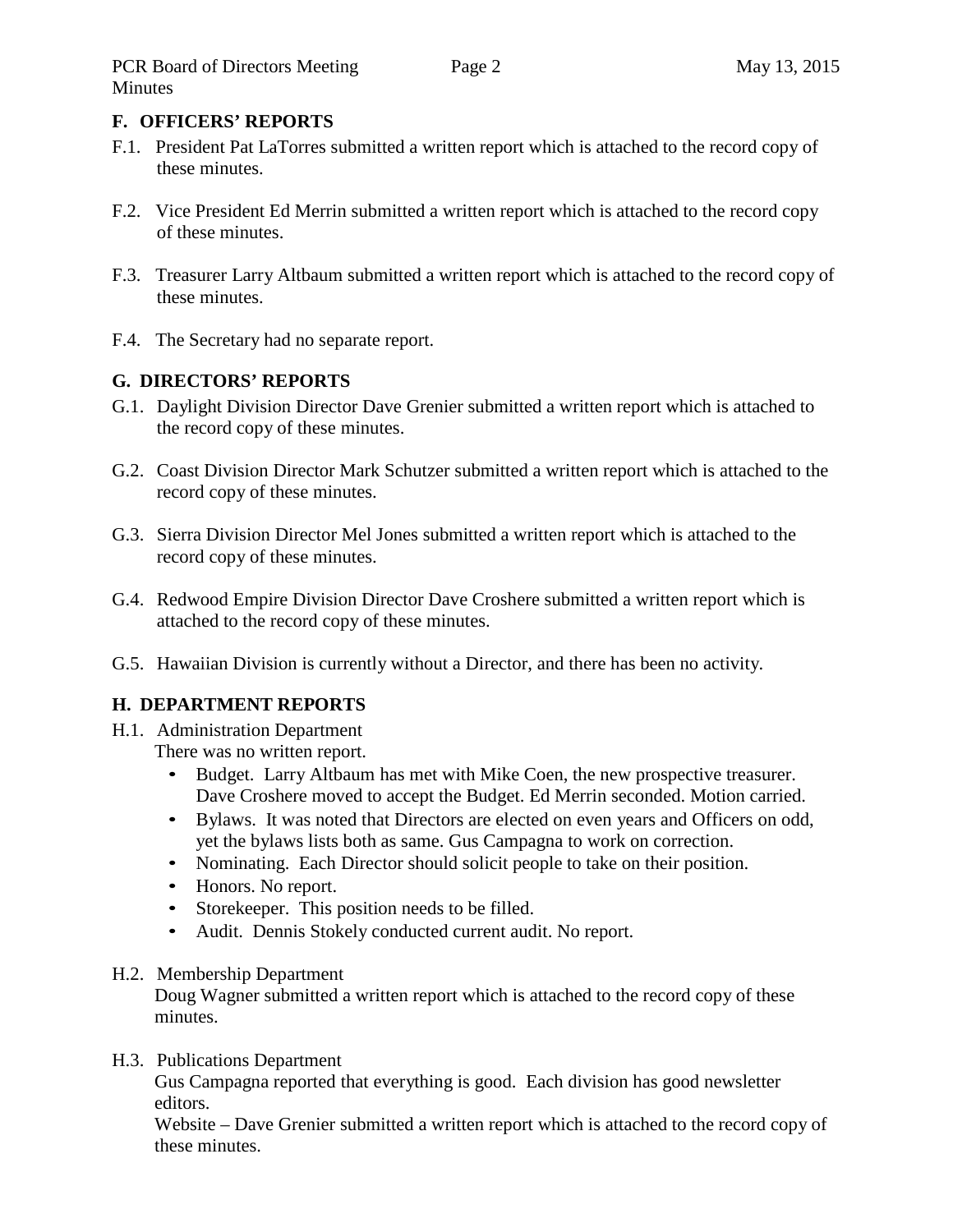H.4. Convention Department – Ray deBlieck reported in person. 2015 – "Club Car". Made room nights and food/beverage is close.

2016 – Scott McAllister is chair. April 20-24, in Modesto.

2017 – No report. There was some discussion about the rotation and Coast Division's turn every other year. They would like to be in the even years instead of odd. Also suggestions were made to find clubs, historical societies, etc. to be host. Also, anyone can host a convention in the Coast Division even if the host committee lives outside of the division.

Handbook: Ray and Carol Alexander to work on Convention Manual and can use the NMRA Handbook.

H.5. Contest Department

Contest Department Manager Giuseppe Aymar submitted a written report which is attached to the record copy of these minutes.

Discussion about his checklist for Contest which he would send to Convention Chairs. This will be discussed in the Handbook Committee.

Discussion around Item #9 in his report where he asked for money for the Contest Expenses. It was felt that the money was already there.

### H.6. Achievement Program Department

There was no report. Dave Connery was announced as a new MMR.

### H.7. Non-Rail

Mary C. Moore-Campagna asked the Division Directors to inquire as to who might be interested in being on the Non-Rail committee. She also reported that Sally Bird was very ill and would not be here this year.

### **I. OTHER REPORTS**

There were no other reports.

### **J. UNFINISHED BUSINESS**

J.1. Convention Manual Revision Carol Alexander reported that she will start a draft and send out for comments. She would like feedback from previous Chairs. Pat LaTorres would also like to be on the committee.

### J.2. PCR Logo

The committee did not have something to propose yet, but shared some possible examples.

J.3 Joint PSR/PCR Convention

Ray deBlieck stated the 2019 Convention will be the 75th anniversary of PCR. We could have a Fall Convention jointly with PSR, perhaps in Bakersfield.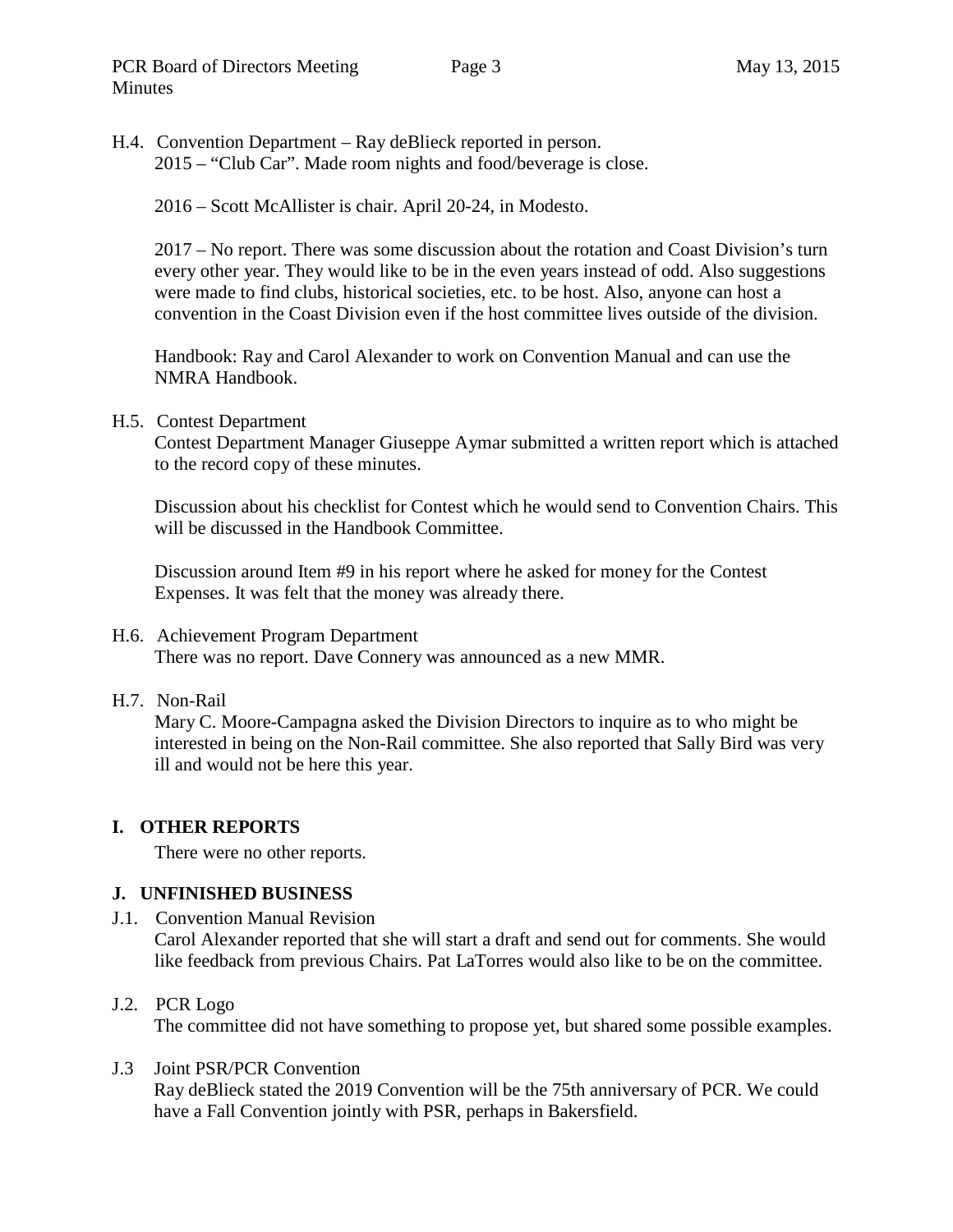### **K. NEW BUSINESS**

### K.1. Expenditures

Dave Croshere brought up an idea on how to attract younger members. His thought was to have a pilot program where the new prospective member's membership fee would be picked up by: Division 25%, Region 25%, and NMRA match at 50%. It was suggested he speak with Jack Hamilton and bring back to the board.

### K.2. FormSite.com Account

Dave Grenier discussed the FormSite.com account that he is using for online registration for conventions and the LD/OP SIGS regional meets. We are currently using the Pro-1 level with only one user. At the next level, we can have 5 additional users. Other divisions could then use this program. Dave Grenier moved to upgrade FormSite.com from the Pro-1 to Pro-2 service level, paid annually. Dave Croshere seconded. Motion carried.

### **L. ANNOUNCEMENTS**

.

- L.1. Jack Hamilton announced that he wanted to talk to people during the convention about the NMRA.
- L.2. Next Board of Directors meeting will be on Saturday, October 10, 2015, at 1:00 PM at the DoubleTree by Hilton Hotel, Modesto, California.

### **M. ADJOURNMENT**

Director Dave Croshere moved that we adjourn the meeting. The meeting was adjourned at 3:55 PM.

Respectfully Submitted,

Lisa S. Gorrell PCR Secretary 5/30/15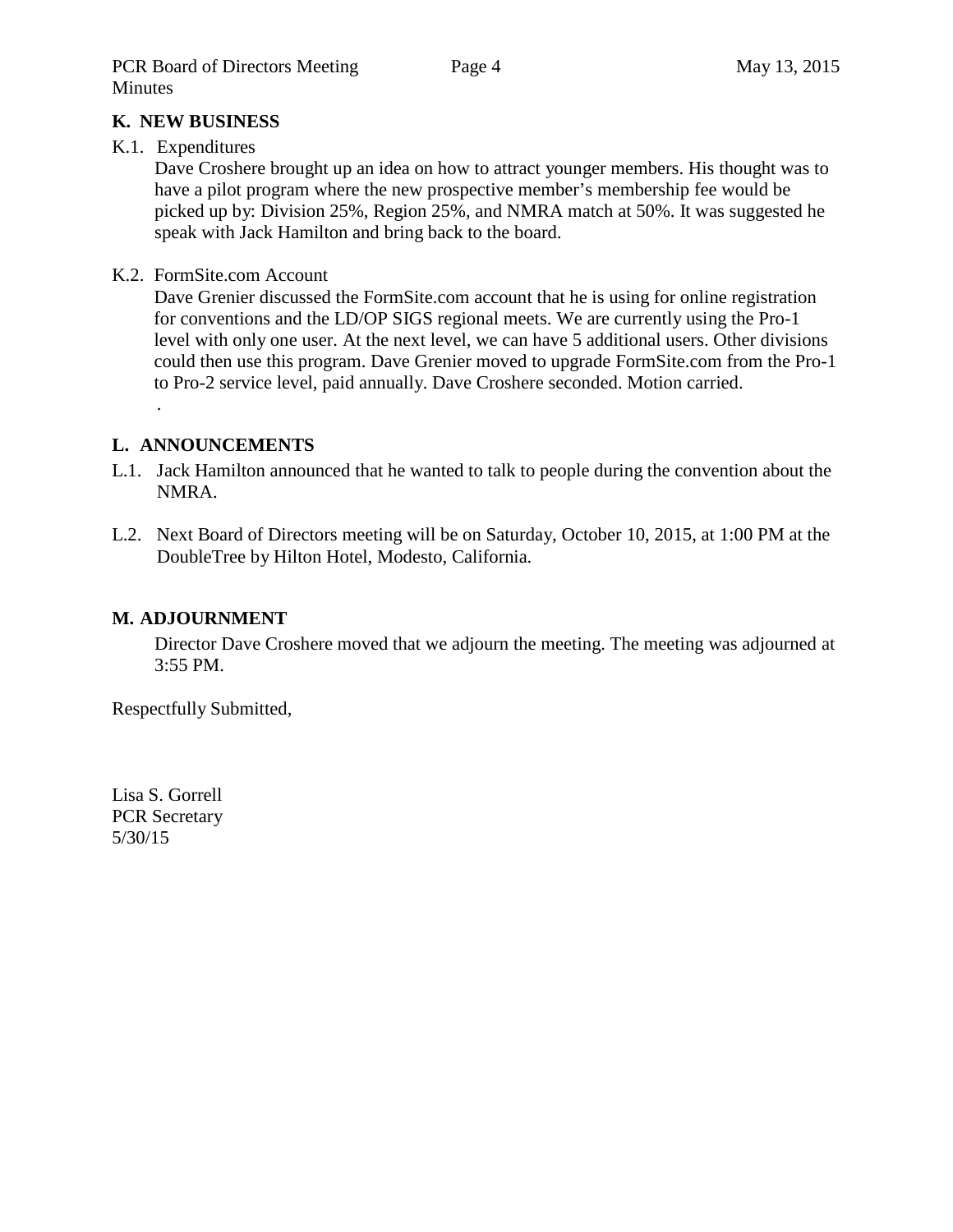

# **PACIFIC COAST REGION**

# **NATIONAL MODEL RAILROAD ASSOCIATION**

**Board of Director's Meeting**

**Wednesday, May 13, 2015 at 1 p.m. DoubleTree by Hilton, 9900 Balentine Drive, Newark, CA 94560**

## **REPORTS**

### **PRESIDENT'S REPORT**

MAY 13, 2015, ANNUAL BOARD MEETING

After four years, I finally come to my last "President's Report" and I arrive with mixed feelings. On the one hand, it's kind of nice to get a bit of my time back for my personal use  $-$  all of those modeling projects that have been put to the side, so I could focus on matters which I felt were important to the NMRA, both on the regional and the national level. On the other side, I find that I will miss some of the hands-on involvement in the day-to-day life of our region – until my wife makes it clear that there is another life to be lived. It has been a wonderful and exciting journey from when I first stepped up as a candidate for the region's Vice President, just over eight years ago, that I would not trade for anything! With this report, I will be taking a look back at both the past six months and the past eight years. So I ask you to exercise some patience as I wander through this.

First on my list is that we have a committee which has been considering and from whom I have heard hints is prepared to present a new PCR logo for the board to consider. From what I've seen, these folks have really put a lot of effort and lots of creative juices into this project and I am very excited to see what they will be bringing us. As Ron Plies said several years ago, "This is not your father's NMRA" and the new logo is but one step in that direction. More on this under Unfinished Business.

The second item on my list is that the PCR has taken yet another step towards becoming an allinclusive organization. For years there were rumors of a rift between some of the special focus groups within the hobby and the NMRA. Well, this year, with the approval of the region's board, we will be taking one more step towards bridging one of these perceived gaps. Much as the PCR has stepped up as a co-sponsor of the annual LD/OPSIG meet, we now have the potential to step into the same relationship with the Railroad Prototype Modelers. With the board's approval, the PCR will become a cosponsor of the 2015 Bay Area Prototype Modelers (BAPM) Meet. After talking with the meet organizers, I have agreed (again, with the board's approval) to be the primary point of contact between this group and the region and if things go as we're hoping, I will be asking the board to consider making the same sort of open ended commitment that we have with the LD/OPSIG folks going forward. The establishment of this relationship with the RPM group has been one of my strongest wishes since I first got involved with the region's operations.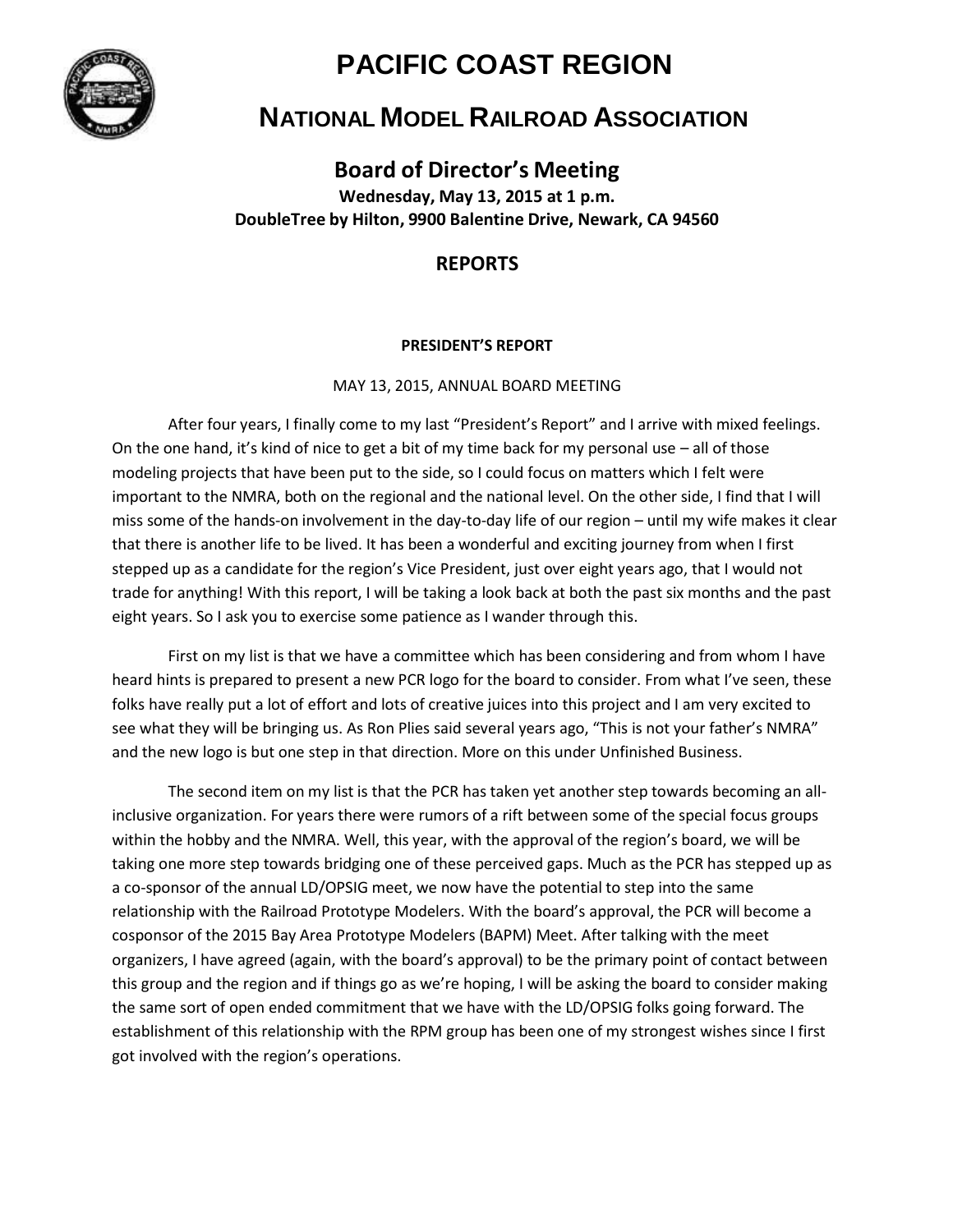The next step will be to build stronger and more public relationships between the PCR and the narrow gauge, the N scale and the garden railway communities. Within the PCR, I have always felt that we have had a strong and healthy interaction with all of these groups. But, we need to try and figure out how we can use this local action to move onto the national level. While I have some ideas, I'm pretty sure that I don't have all of the answers and this will be an opportunity for Ed, Carol, the Board of Directors AND the rest of the membership going forward. The key here is that we need to work actively to encourage cooperation between the PCR and these various modeling groups within the region. While we may not be in a position to direct where and how the NMRA on a national level interacts with these groups, we absolutely have control over how the region does and may in that manner influence what happens at national.

I would like to take this opportunity to commend Frank Markovich, MMR and Mike Blumensadt for the work they have done with the Building a Memory program at train shows in the Coast Division. When the program was first introduced, Charlie Getz had a grand vision for the program, but there was really no actual process in place for implementing it. Over the past year Frank and Mike have really taken the project and run with it, turning it into something which might be grown into an effective promotional tool, both for the hobby in general and for the local NMRA regions and/or divisions in particular. Other regions have also done some work on this program, so we are in a position to share what does and what does not work. My hope is that through these efforts something with a bit more structure can be put in place across the NMRA and I would ask that the region extend whatever support that might be needed as this moves forward. This might also be something which can be brought to  $21<sup>st</sup>$ Century Limited for their support, once there is a structured business plan in place.

Which brings me to 21<sup>st</sup> Century Limited and the region's relationship with that organization. Things have taken a major step in the correct direction from where we were eight years ago. As of right now, I am the current PCR representative on their board of directors and it will be Ed's decision if that status is to remain in place, or if he chooses to assign another PCR representative. There are some projects under development that I will leave for Ray to speak to as appropriate – but I will say that things have not gone dormant.

We have had to take a look at our regional conventions, last year and this year may be highlighting some of these concerns. The point being that we need to take a look at our current convention practices and see where things will be going as we move forward. This will be some sort of evolution, as opposed to a revolutionary change, but change will need to be considered. But this is an opportunity that will need to be reviewed by those taking over the reins of the region.

Over the past eight years, we have updated the PCR's contest rules, we have taken steps to make the PCR a more inclusive organization, we hosted what was arguably one of the best national conventions of the past fourteen years, we worked with one of our neighboring regions to put on a great "super regional" convention, we have taken action as a region that has helped influence action at the national level – in short, we have helped show that what happens at the local level can and should help direct where the national organization goes. While these are early steps in the process, these early steps need to be taken before the regions can drive the national organization – but the early steps have been taken.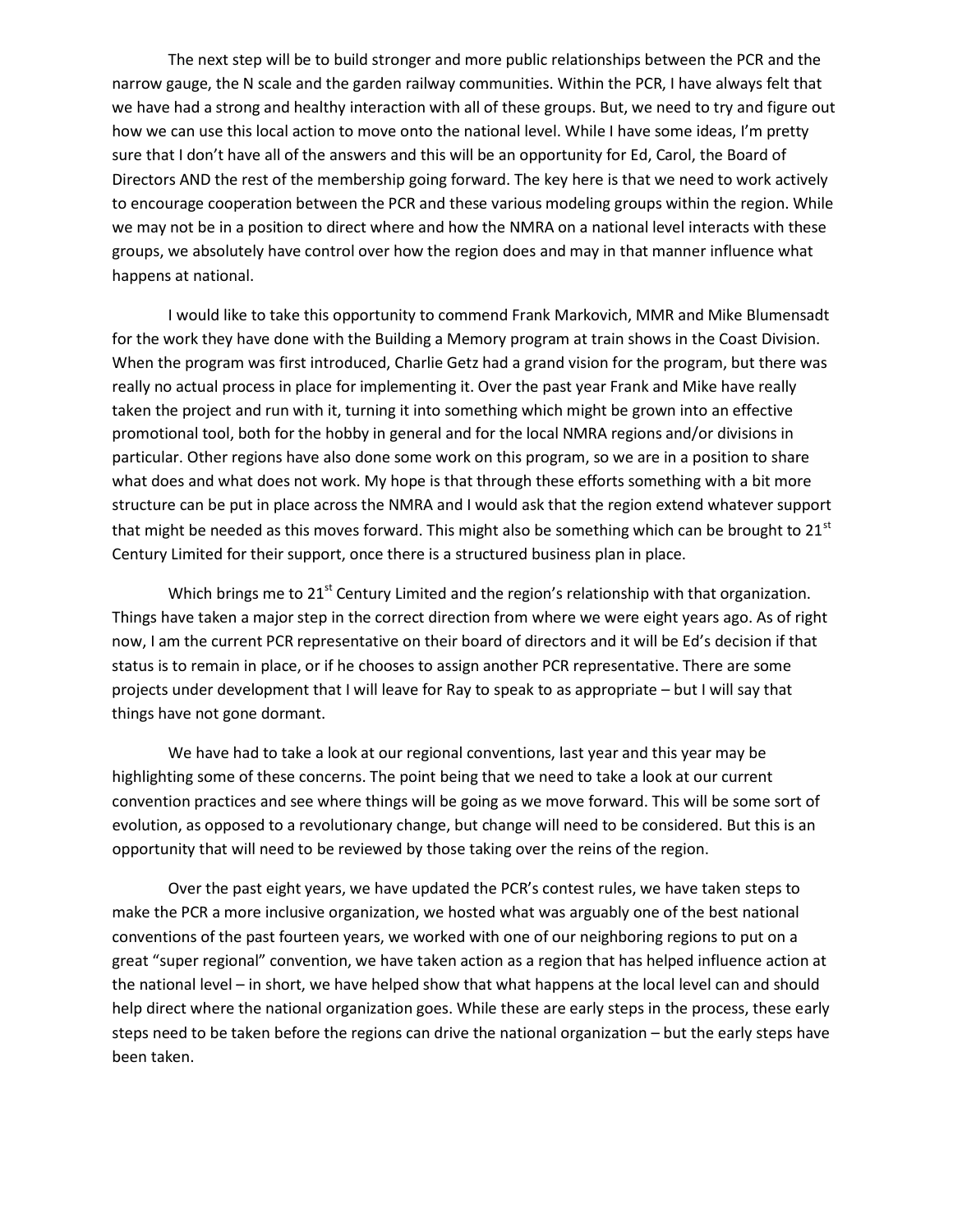Finally, I will speak to one area that still concerns me, the involvement of the general membership in running of the region. While those that are actually involved with our region's administration are dedicated and enthusiastic in their support of the PCR, unfortunately we have a problem that seems fairly common across many organizations – the same folks always seem to be doing everything. This may be the biggest challenge facing the PCR board going forward, getting some new faces involved. It took me almost four years to find a replacement for our Treasurer and that was touch an go for a while. There are so many positions that are vacant in our call board listing, that really need some attention. From the other side, we have members saying that the NMRA is not doing anything or is stuck in the past, but getting these same folks to step up and provide some direction is a study in frustration.

If anyone knows of someone with ideas on how to move us forward, please encourage them to get on board. Then we need to support them and their possibly unconventional ideas to see if they might work. Just because it is "not how I would do it" is not a valid reason to block a concept. If we don't try it, I can guarantee that it won't work! Until we give an idea a fair chance, we won't know how well it will finish. That is a challenge that I leave for the region's board as I step down. This group has proven to be willing to not only look outside the box, but to look on a totally different shelf for "the box". I firmly believe that we have the people in place to provide the guidance needed to move the region forward, but we need to start brining up those that will be in leadership positions in the future right now. I have faith in the board and now the membership needs to provide some support and faith as well.

I'm sure that there are things that I have missed and we may hit on them later on in this meeting – or not.

Respectfully submitted,

Pat LaTorres, President, PCR/NMRA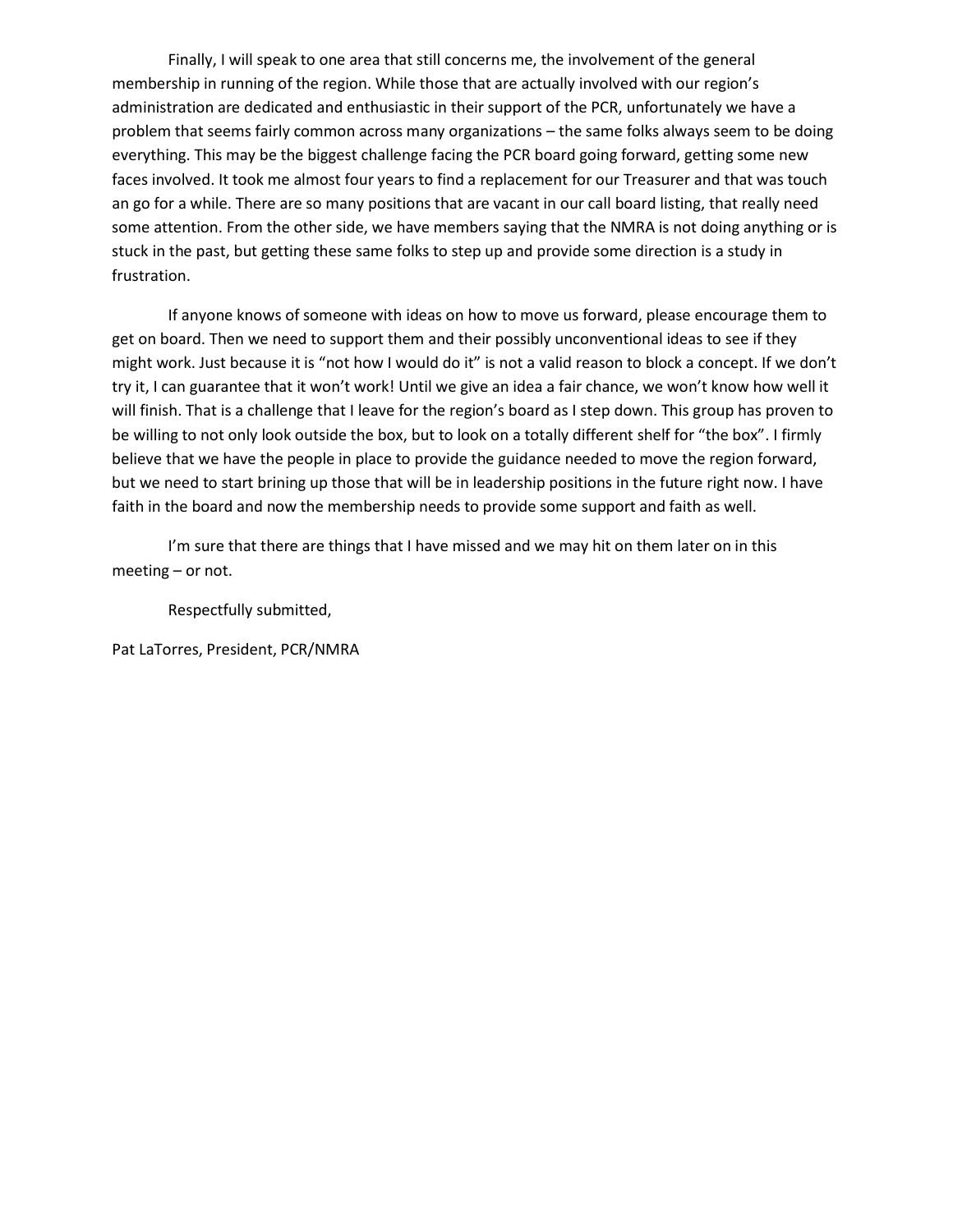### **Vice President's Report**

April 6, 2015

To the Board of Directors:

This is my final report to the Board as PCR Vice-President. Let me begin by stating what a privilege it has been to serve with you all the last four years and watch as your individual talents and know how have kept this fine organization going.

Being PCR VP is a bit like being a VP anywhere, without a clearly defined role other than providing backup and being earmarked for special assignments of one kind or another. It certainly is possible to hide in the woodwork and just attend the required two BOD meetings each year.

My focus throughout has been to grapple with questions about the future of NMRA and PCR, in particular whether there will be enough interest and involvement from the generations behind us to continue on. And if not, exactly how will it all end?

Only a few years ago the subject of our aging membership was not front and center like it is now. You might say there was the hope that there was really nothing to be worried about and that somehow it was going to work out without anything being changed. A variant of this attitude surfaces now again, pretty much blaming the younger generations because they don't like to join, they prefer sitting in front of a computer rather than engaging in social activities, they need to have instant gratification, and so on. So why bother with them?

That kind of stuff, by the way, makes my eyes roll up. It reminds me of my mother telling me how she had to walk x number of miles in the snow to school growing up in Belleville, Illinois. This was to shame us softies who were driven to school in cars. There is nothing wrong with those that are following us but they are not and shouldn't be carbon copies of us. Heaven forbid. Besides, who are we to talk. Isn't there a significant amount of geek type asocial behavior in all of us train nerds?

Fortunately, confronted with actual data the notion that we are an aging group is widely accepted, as is the need to attract "younger" modelers (e.g., under 55 or so) who aren't busy shuttling in and out of orthopedic surgery. In fact, there have been increasing numbers of ideas and constructive suggestions on how to make the NMRA more "relevant" in the 21<sup>st</sup> Century. Many of these are happening here in the PCR, including partnering with Sig groups, Prototype Modelers, and modular groups without insisting that NMRA membership is required. I understand that the outside modeling community is rife with negative attitudes about NMRA, that it is overloaded with politics, condescending to those with interests other than HO scale (what?), and so on. Hopefully these new efforts will dispel these ideas and make NMRA a more attractive option to more people.

Respectfully,

Ed Merrin

Vice-President, PCR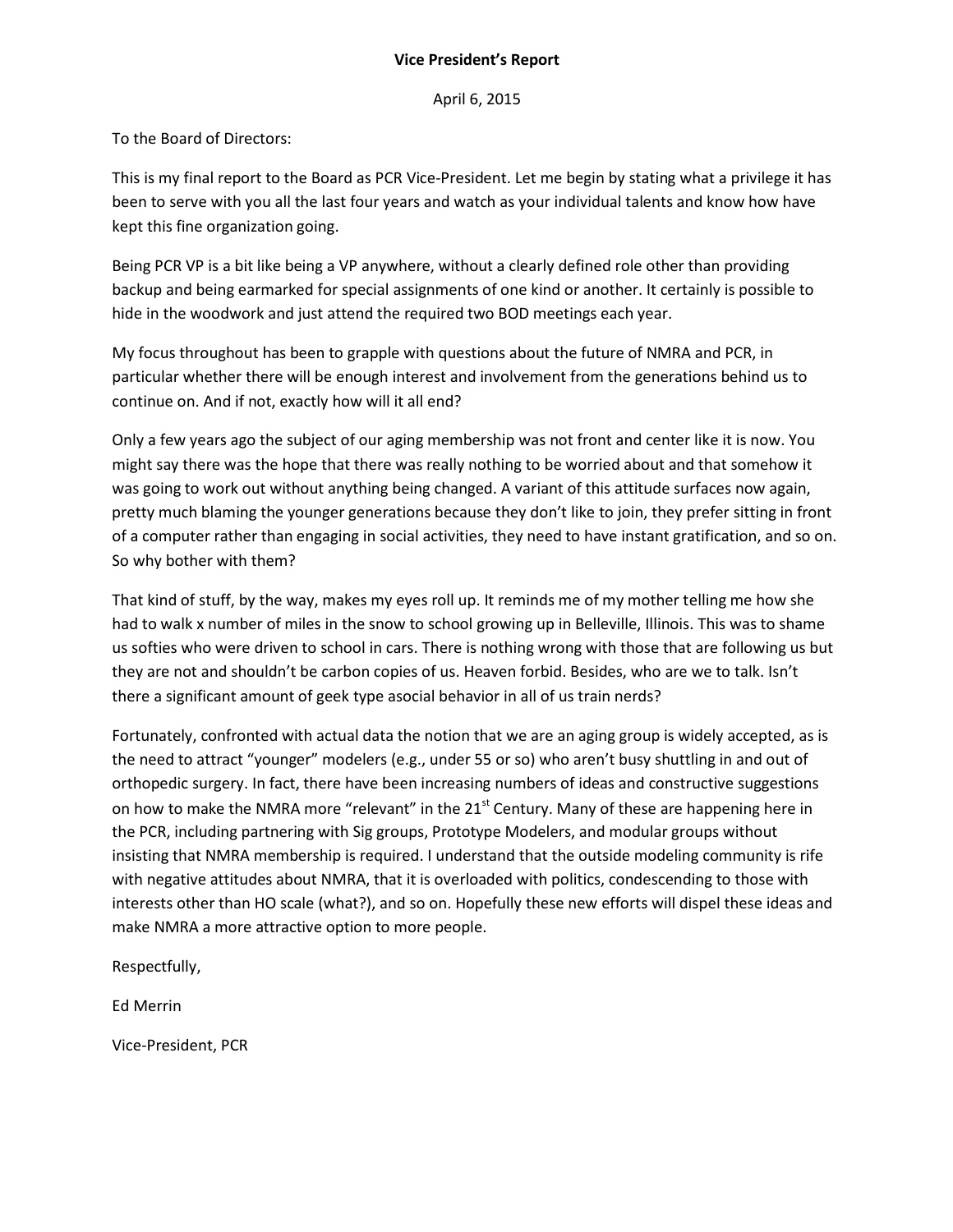# **PACIFIC COAST REGION of the NATIONAL MODEL RAILROAD ASSOCIATION**

**Treasurer's Report**

April 26, 2015

The financial trend over the last few years has continued unabated. That is, our expenses continue to exceed our operating income. The change made to the BranchLine subscription rates is being realized (almost a \$1,400 increase over last year), and I expect it to continue upward so long as subscribers renew. On the other hand, the rebate from National continues to decrease, a reflection of a loss in membership. Printing and postage rates do continue to increase. This year the income statement indicates a loss of about \$30 as opposed to a \$1,200-plus loss last year. The proposed revised budget attempts to recognize these factors, and is presented for the Board's approval.

Beyond those comments, our financial position has not really changed. We do have sufficient resources to maintain our programs, and I do not see the need to make significant changes. That said, however, we should do all we can to increase our membership and increase our income.

I look forward to seeing you at the meeting. In the meantime, should there be any questions or comments, please contact me at 510-912-1076 (Cell) or at [emerbaum@msn.com.](mailto:emerbaum@msn.com)

> Respectfully Submitted, *Larry Altbaum* PCR Treasurer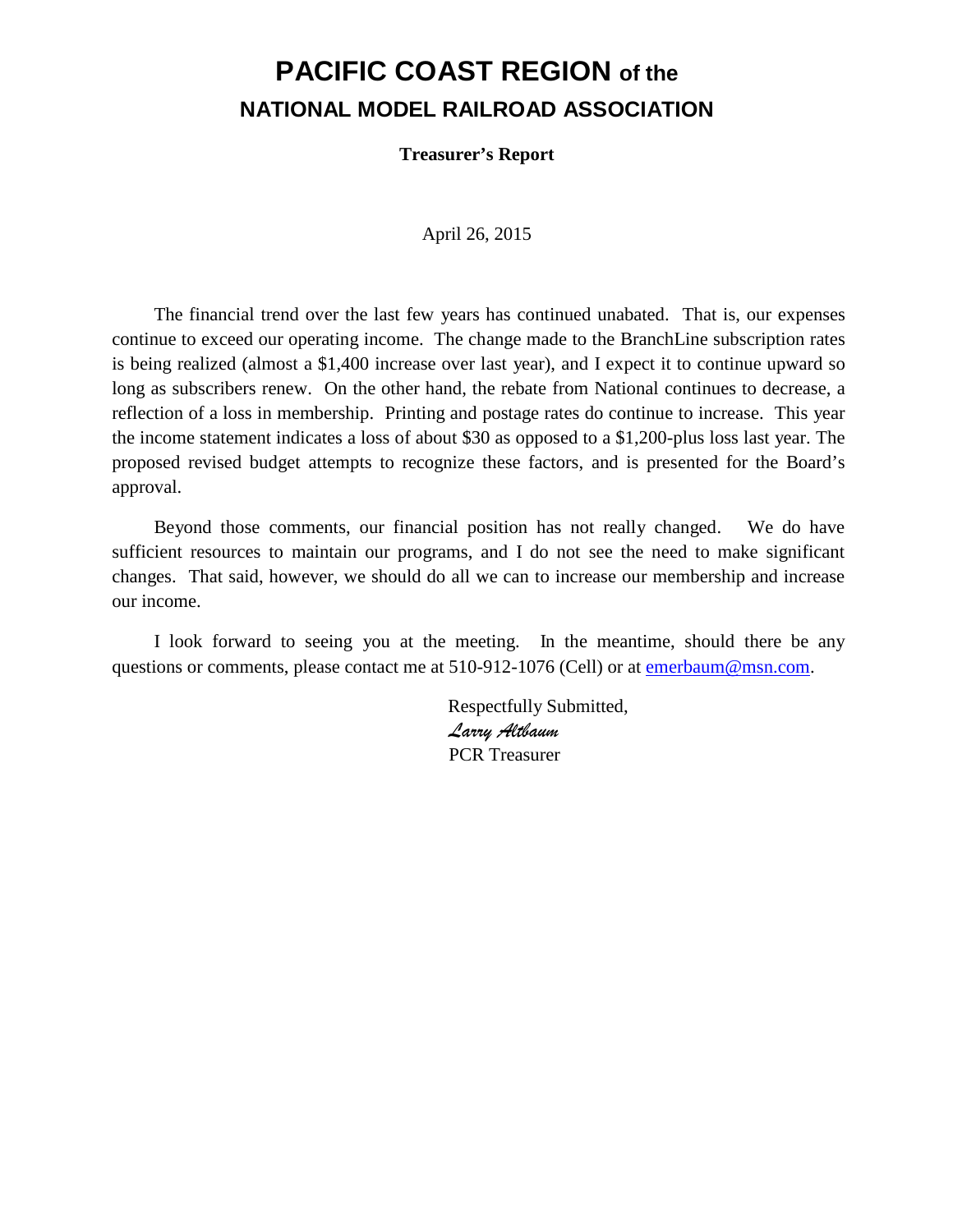# **Pacific Coast Region - NMRA Budget**

|                                      | <b>Adopted</b><br>2014 Bud. | <b>Actual</b><br>2014 | Variance            | <b>Initial</b><br>2015 | <b>Revised</b><br>2015 |
|--------------------------------------|-----------------------------|-----------------------|---------------------|------------------------|------------------------|
|                                      |                             |                       |                     |                        |                        |
| <b>Operating Income</b>              |                             |                       |                     |                        |                        |
| Life Interest                        | 40.00                       | 29.42                 | (10.58)             | 30.00                  | 30.00                  |
| <b>BL Subscriptions</b>              | 3,800.00<br>2,000.00        | 5,044.83              | 1,244.83            | 4,400.00<br>1,850.00   | 4,800.00<br>1,875.00   |
| From Nat'l<br>Other                  | 400.00                      | 1,913.00<br>17.00     | (87.00)<br>(383.00) | 400.00                 | 400.00                 |
| <b>Bank Interest</b>                 | 50.00                       | 43.37                 | (6.63)              | 45.00                  | 45.00                  |
| <b>Total Income</b>                  | 6,290.00                    | 7047.62               | 757.62              | 6,725.00               | 7,150.00               |
|                                      |                             |                       |                     |                        |                        |
| <b>Operating Expense</b>             |                             |                       |                     |                        |                        |
| Operations<br><b>Member Services</b> | 50.00                       | 0.00                  | (50.00)             | 50.00                  | 50.00                  |
| Member Promo.                        | 75.00                       | 0.00                  | (75.00)             | 150.00                 | 75.00                  |
| Achievement                          | 225.00                      | 198.27                | (26.73)             | 200.00                 | 200.00                 |
| <b>Supplies</b>                      | 100.00                      | 0.00                  | (100.00)            | 100.00                 | 100.00                 |
| <b>Bank Charges</b>                  | 10.00                       | 0.00                  | (10.00)             | 10.00                  | 10.00                  |
| Fees & Taxes                         | 20.00                       | 0.00                  | (20.00)             | 20.00                  | 20.00                  |
| Accounting                           | 0.00                        | 0.00                  | 0.00                | 0.00                   | 0.00                   |
| <b>Branchline</b>                    |                             |                       |                     |                        |                        |
| Printing                             | 5,100.00                    | 5,282.99              | 182.99              | 5,400.00               | 5,400.00               |
| Postage                              | 1,300.00                    | 1,310.14              | 10.14               | 1,350.00               | 1,300.00               |
| Use Tax                              | 400.00                      | 281.71                | (118.29)            | 450.00                 | 400.00                 |
| Other                                | 450.00                      | 410.07                | (39.93)             | 250.00                 | 450.00                 |
| <b>Division Support</b>              | 950.00                      | 945.00                | (5.00)              | 950.00                 | 950.00                 |
| Projects                             | 0.00                        | 0.00                  | 0.00                | 0.00                   |                        |
| Web Page                             | 240.00                      | 239.40                | (0.60)              | 250.00                 | 240.00                 |
| Awards                               | 350.00                      | 0.00                  | (350.00)            | 350.00                 | 350.00                 |
| Misc.                                | 100.00                      | 0.00                  | (100.00)            | 100.00                 | 100.00                 |
| <b>Total Expense</b>                 | 9,370.00                    | 8,667.58              | 8,667.58            | 9,630.00               | 9,645.00               |
| <b>Operating Excess/Deficit</b>      | (3,080.00)                  | (1,619.96)            | 1,460.04            | (2,905.00)             | (2,495.00)             |
| <b>Convention Income</b>             |                             |                       |                     |                        |                        |
| Conv. Exc.                           |                             | 1,591.00              | 1,591.00            |                        |                        |
| <b>Total Income</b>                  |                             | 1591.00               | 1591.00             |                        | 0.00                   |
| <b>Convention Expense</b>            |                             |                       |                     |                        |                        |
| <b>Total Expense</b>                 |                             | 0.00                  | 0.00                |                        | 0.00                   |
| <b>Convention Exc/Def</b>            |                             | 1,591.00              | 1,591.00            |                        | 0.00                   |
| <b>Total Excess/Deficit</b>          | (3,080.00)                  | (28.96)               |                     | (2,905.00)             | (2,495.00)             |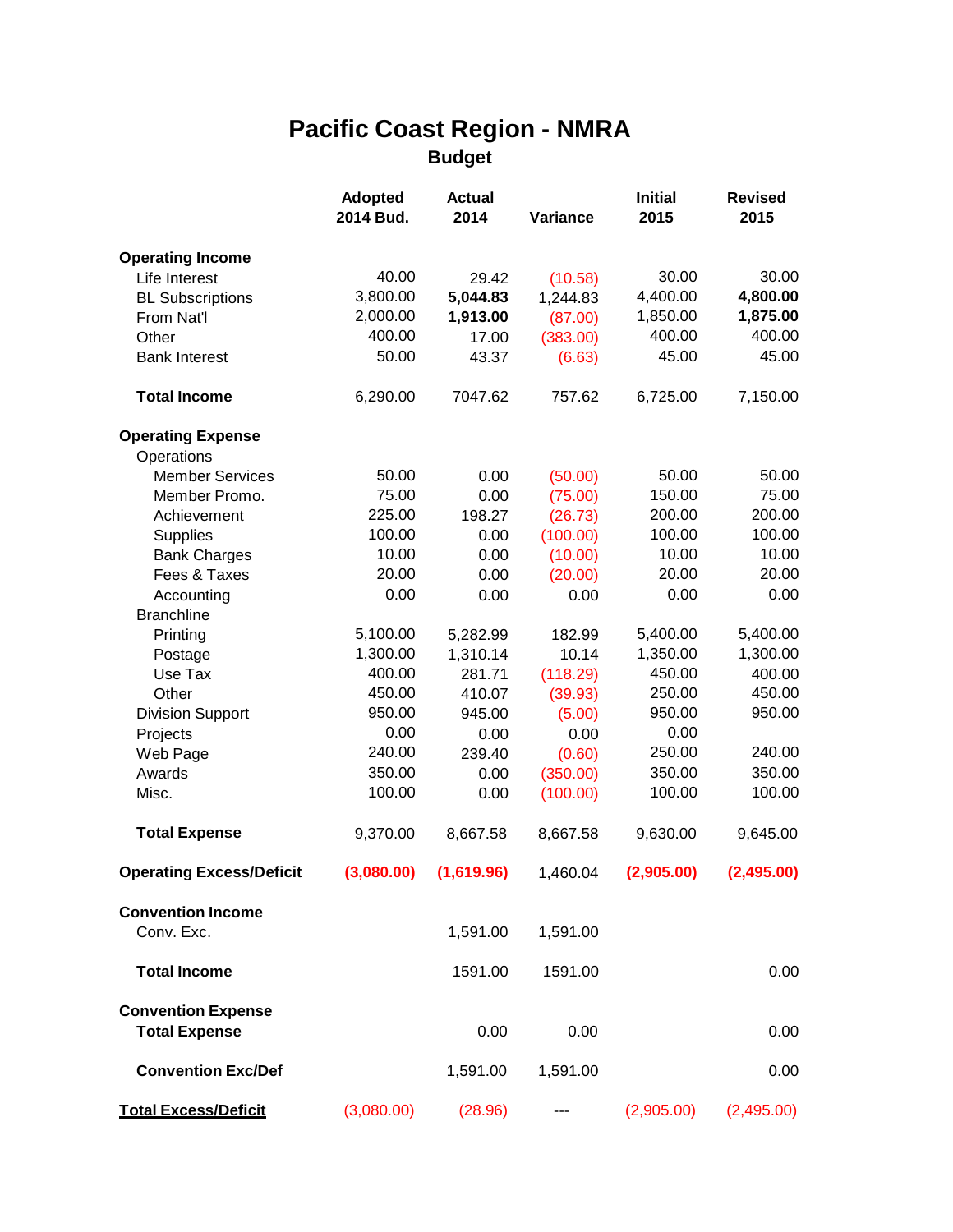### **Pacific Coast Region - NMRA Income Statement**

| ===========<br>===========<br><b>Income</b><br>PCR NMRA Rebate<br>1,913.00<br>2,001.00<br>3,674.14<br><b>PCR BL Subscriptions</b><br>5,044.83<br>1,591.00<br><b>Convention Proceeds</b><br>1,676.03<br>------------<br>------------<br><b>TOTAL Income</b><br>8,548.83<br>7,351.17<br>------------<br>------------<br><b>Expenses</b> | ===========<br>$-88.00$<br>1,370.69<br>$-85.03$<br>------------<br>1,197.66<br>------------<br>30.67<br>$-198.27$ | ======<br>$-4.40%$<br>37.30%<br>$-5.10%$<br>16.30%<br>100.00<br>$\%$ |
|---------------------------------------------------------------------------------------------------------------------------------------------------------------------------------------------------------------------------------------------------------------------------------------------------------------------------------------|-------------------------------------------------------------------------------------------------------------------|----------------------------------------------------------------------|
|                                                                                                                                                                                                                                                                                                                                       |                                                                                                                   |                                                                      |
|                                                                                                                                                                                                                                                                                                                                       |                                                                                                                   |                                                                      |
|                                                                                                                                                                                                                                                                                                                                       |                                                                                                                   |                                                                      |
|                                                                                                                                                                                                                                                                                                                                       |                                                                                                                   |                                                                      |
|                                                                                                                                                                                                                                                                                                                                       |                                                                                                                   |                                                                      |
|                                                                                                                                                                                                                                                                                                                                       |                                                                                                                   |                                                                      |
|                                                                                                                                                                                                                                                                                                                                       |                                                                                                                   |                                                                      |
| 0.00<br>30.67<br>Supplies - Operations                                                                                                                                                                                                                                                                                                |                                                                                                                   |                                                                      |
| 198.27<br>Supplies - Achiev. Prog.<br>0.00<br>Postage - Branchline<br>1,310.14<br>970.53                                                                                                                                                                                                                                              | $-339.61$                                                                                                         | $-35.00%$                                                            |
| Printing - Branchline<br>5,282.99<br>5,099.37                                                                                                                                                                                                                                                                                         | $-183.62$                                                                                                         | $-3.60%$                                                             |
|                                                                                                                                                                                                                                                                                                                                       |                                                                                                                   | 100.00                                                               |
| Printing - Member Promo.<br>0.00<br>118.75                                                                                                                                                                                                                                                                                            | 118.75                                                                                                            | %                                                                    |
|                                                                                                                                                                                                                                                                                                                                       |                                                                                                                   | 100.00                                                               |
| Awards - President<br>0.00<br>406.07                                                                                                                                                                                                                                                                                                  | 406.07                                                                                                            | ℅                                                                    |
| <b>NMRA Division Rebates</b><br>945.00<br>989.00                                                                                                                                                                                                                                                                                      | 44.00                                                                                                             | 4.40%                                                                |
| Use Tax - Branchline<br>281.71<br>199.44                                                                                                                                                                                                                                                                                              | $-82.27$                                                                                                          | $-41.30%$                                                            |
| <b>Web Services</b><br>239.40<br>219.44                                                                                                                                                                                                                                                                                               | $-19.96$                                                                                                          | $-9.10%$                                                             |
| Misc. Expenses - Branchline<br>410.07<br>645.91<br>------------<br>------------                                                                                                                                                                                                                                                       | 235.84                                                                                                            | 36.50%                                                               |
| 8,667.58<br><b>TOTAL Expenses</b><br>8,679.18<br>------------<br>------------                                                                                                                                                                                                                                                         | 11.60<br>------------                                                                                             | 0.10%                                                                |
| <b>OPERATING PROFIT</b><br>$-118.75$<br>$-1,328.01$<br>------------<br>------------                                                                                                                                                                                                                                                   | 1,209.26<br>------------                                                                                          | 91.10%                                                               |
| <b>Other Income &amp; Expenses</b>                                                                                                                                                                                                                                                                                                    |                                                                                                                   |                                                                      |
| Life Interest<br>29.42<br>36.97                                                                                                                                                                                                                                                                                                       | $-7.55$                                                                                                           | $-20.40%$                                                            |
| 43.37<br><b>Convention Interest</b><br>53.03                                                                                                                                                                                                                                                                                          | $-9.66$                                                                                                           | $-18.20%$                                                            |
| Misc. Income - Operations<br>17.00<br>0.00<br>------------<br>------------                                                                                                                                                                                                                                                            | 17.00                                                                                                             |                                                                      |
| <b>TOTAL Other Income &amp; Expenses</b><br>89.79<br>90.00                                                                                                                                                                                                                                                                            | $-0.21$                                                                                                           | $-0.20%$                                                             |
| <b>PROFIT BEFORE TAXES</b><br>$-1,238.01$<br>$-28.96$<br>---------<br>------------                                                                                                                                                                                                                                                    | 1,209.05                                                                                                          | 97.70%                                                               |
| <b>NET PROFIT</b><br>$-28.96$<br>$-1,238.01$                                                                                                                                                                                                                                                                                          | 1,209.05                                                                                                          | 97.70%                                                               |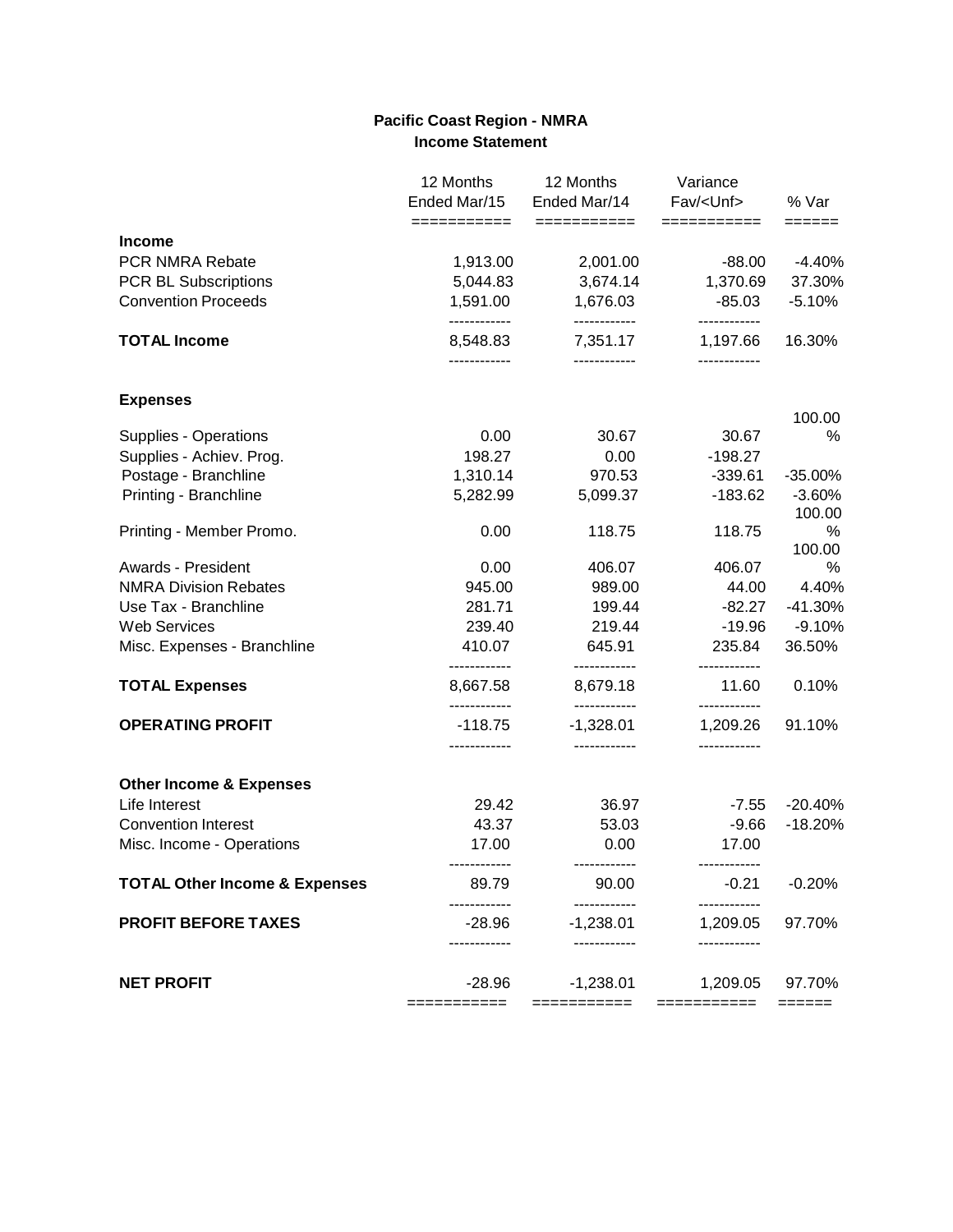# **Pacific Coast Region - NMRA Balance Sheet**

|                                        | 3/31/2015                                   | 3/31/2014                                  | Inc/ <dec></dec>                        | %         |
|----------------------------------------|---------------------------------------------|--------------------------------------------|-----------------------------------------|-----------|
|                                        |                                             | ============                               | =====Var====                            | $==Var==$ |
|                                        | <b>ASSETS</b>                               |                                            |                                         |           |
| <b>Current Assets:</b>                 |                                             |                                            |                                         |           |
| Cash                                   |                                             |                                            |                                         |           |
| <b>General Checking</b>                | \$5,906.57                                  | \$5,857.26                                 | \$49.31                                 | 0.80%     |
| <b>Convention Checking</b>             | 40,374.58                                   | 44,334.79                                  | $-3,960.21$                             | $-8.90%$  |
| <b>Life Savings</b>                    | 29,534.60<br>------------                   | 29,501.60<br>------------                  | 33.00                                   | 0.10%     |
| <b>TOTAL Cash</b>                      | 75,815.75                                   | 79,693.65                                  | ------------<br>$-3,877.90$             | $-4.90%$  |
| Convention Adv. Recv.                  | 6,000.00                                    | ------------<br>2,000.00                   | ------------<br>4,000.00                | 200.00%   |
| <b>TOTAL Current Assets</b>            | ------------<br>81,815.75                   | ------------<br>81,693.65                  | ------------<br>122.10                  | 0.10%     |
| <b>TOTAL ASSETS</b>                    | ------------<br>\$81,815.75<br>============ | ------------<br>\$81,693.65<br>=========== | ------------<br>\$122.10<br>=========== | 0.10%     |
|                                        |                                             | <b>LIABILITIES</b>                         |                                         |           |
| <b>Current Liabilities:</b>            |                                             |                                            |                                         |           |
| <b>HOBO Payable</b>                    | \$367.26<br>------------                    | \$216.20<br>------------                   | \$151.06                                | 69.90%    |
| <b>TOTAL Current Liabilities</b>       |                                             | 216.20<br>------------                     | 151.06                                  | 69.90%    |
| <b>TOTAL LIABILITIES</b>               | 367.26<br>                                  | 216.20<br>------------                     | 151.06                                  | 69.90%    |
|                                        |                                             | <b>CAPITAL</b>                             |                                         |           |
|                                        |                                             |                                            |                                         |           |
| <b>Retained Earnings</b>               | 81,477.45                                   | 82,715.46                                  | $-1,238.01$                             | $-1.50%$  |
| Year-to-Date Earnings                  | $-28.96$<br>------------                    | $-1,238.01$<br>------------                | 1,209.05<br>------------                | 97.70%    |
| <b>TOTAL CAPITAL</b>                   | 81,448.49<br>------------                   | 81,477.45                                  | $-28.96$                                | 0.00%     |
| <b>TOTAL LIABILITIES &amp; CAPITAL</b> | \$81,815.75                                 | \$81,693.65                                | \$122.10                                | 0.10%     |
|                                        | ============                                | ===========                                | ===========                             |           |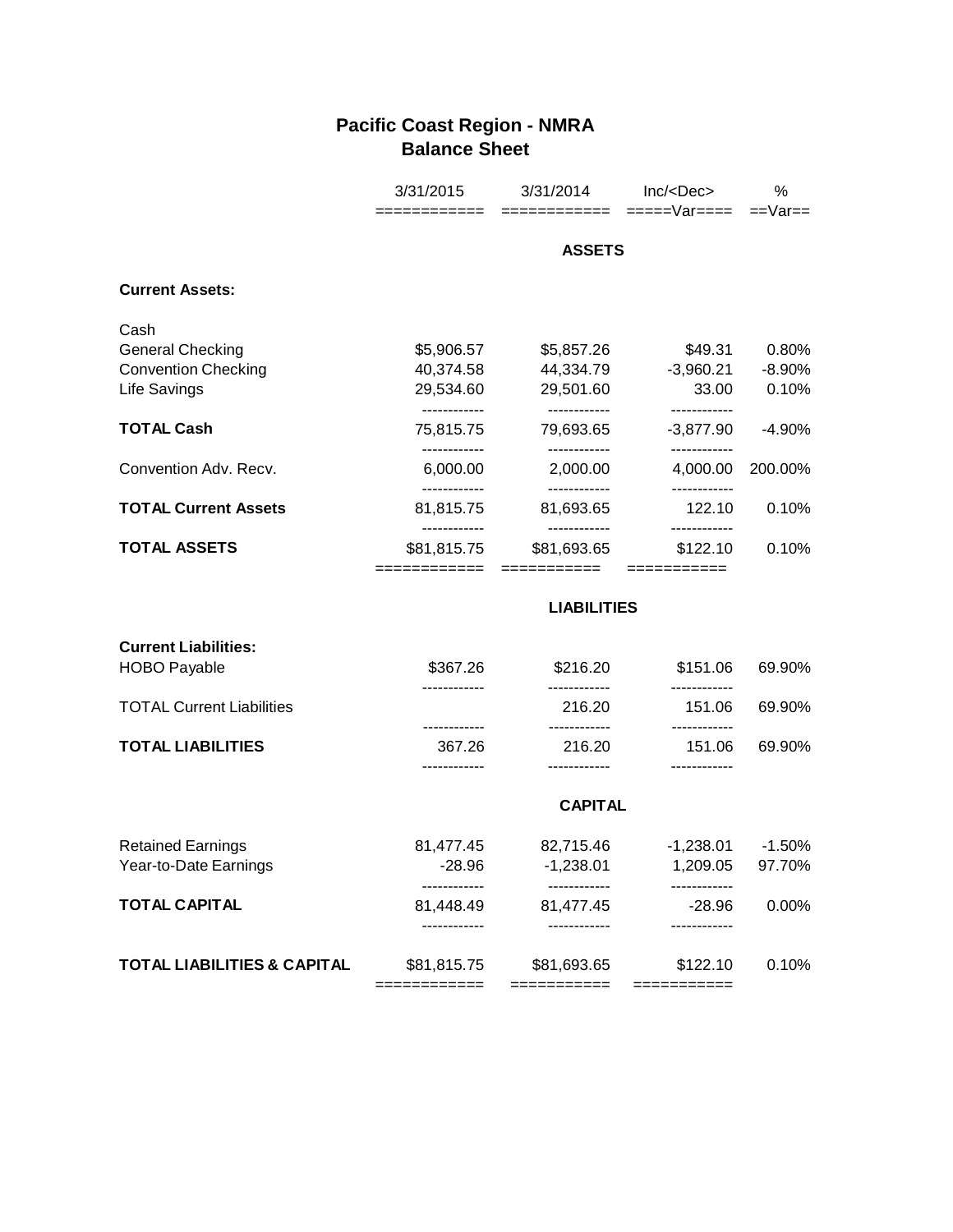

The Daylight Division held two meets since the 2014 mid-year Board of Directors meeting. The Fall Meet was held on a cold, foggy Saturday, November 15, at the Exeter Scout Shack, across the street from the San Joaquin Valley Railroad shops. The day started off with a hearty railroad breakfast of French toast, bacon, home-fried red skin potatoes, fresh fruit, coffee, juice, and milk, prepared by our host and Dining Car Chef Brewster Bird. After breakfast, he presented a ballasting workshop, with just about everyone else sharing their own techniques and thoughts on the process. One of our newer members, Bo Hammerling, displayed his module depicting Swedish narrow-gauge railroading. Bo's detail work was exquisite and a departure from the American railroads we usually see at the meets. Several other members brought models for show and tell, but none for contest judging. After the regular meet, Superintendent Neil Fernbaugh held an impromptu meeting to plan next year's meets in advance and to finally revise our outdated by-laws, typed and published in 1983.

The Winter Meet was held Saturday, February 21, at HobbyTown USA in Fresno. MMR Chuck Harmon presented a clinic about operations on his HO scale San Joaquin Central to introduce Daylighters to his car card system and operations in preparation for an afternoon operating session/layout tour. Bob Pethoud then gave us a clinic on building and operating his HO scale Fall Creek Branch portable switching layout. Bob showed us the full gamut of the hobby, from layout design to operations, and everything in between. In addition to Chuck and Bob's layouts, John Houlihan also opened his 36' x 48' O scale layout, modeling the AT&SF yards in Fresno.

On Saturday, December  $6<sup>th</sup>$ , we held our  $7<sup>th</sup>$  Annual Holiday Layout Tour in the Fresno/Clovis area. There were 9 layouts, ranging from Z to O scale, open to members of the community, especially families. About 100 people showed up to see the model railroads up close and even run a train. Coordinator Gary Saxton did his usual great job putting it all together. Unfortunately, the 2015 tour is in jeopardy, as Gary is contemplating retirement and leaving the area. He held the last op session on his N scale layout in March and has started dismantling it.

With the convention in mid-May, we decided to move our Spring Meet, usually held mid-May, up to April 25<sup>th</sup>. After losing two venues due to circumstances beyond our control, we cancelled the meet altogether after two restaurants in Bakersfield closed their doors to us. One of them, Coco's, closed their doors to everyone and went out of business! Despite the valiant efforts of Doug Wagner and Mike O'Brien, a replacement venue could not be located, so the meet was annulled. The next Daylight Division meet will be Saturday, August 1, at the Oceano Depot in San Luis Obispo County.

Contest Chair, Chuck Harmon, MMR, developed a 2-year rotational schedule for our model and photo contest categories through February 2017, based on the PCR Contest Directory and posted on Daylight's "Contests" webpage. No excuse now for not knowing what contest categories are next.

Respectfully submitted, Dave Grenier Director, PCR Daylight Division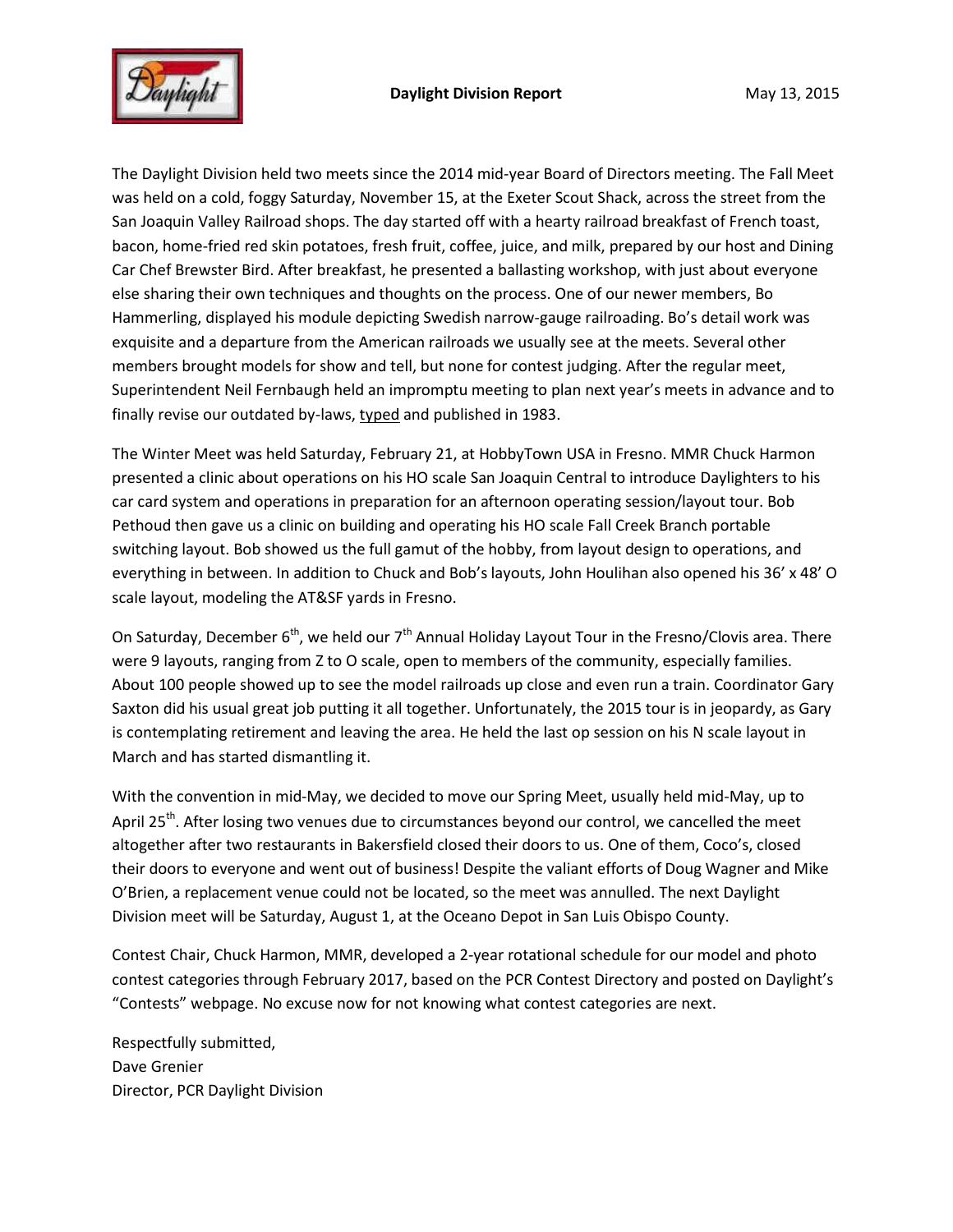### **Coast Division Report PCR Board Meeting – May 13, 2015 Fremont**

The Coast Division held two successful meets in the time between the last Board Meeting. Our December meet was held at Boy Scout headquarters in San Leandro and the March meet was held at the Elks club in Alameda.

We seem to have resolved the issue of meeting sites in the short term. We now have two stable sites, the BSA HQ and the Alameda Elks club that we can alternate between. Buchser School continues to be unavailable for the next couple of years as the gym building has been torn down and is being rebuilt. While we are always looking for more meeting sites having a couple of stable sites makes things a lot easier

Attendance at the meets is in the range of 80 to 100 people. The Coast Auction has had 400 to 500 items the last couple of meets so it is covering the cost of the meet and making some positive income. Since the change to an electronic dispatcher a couple of years ago the financial situation continues to be in the black as the income from the meets exceeds our expenses. The Coast Division has something in the area of \$24k in the bank account.

Coast Division continues to look for volunteers to man a whole host of positions. One of the biggest challenges continues to find enough volunteers to fill all the positions. In many positions the same folks have been doing the same job for a long time and folks are getting burned out. Frank Markovich has been filling in for a lot of these positions. Frank recently has had some success in filling positions as we have a new clinics chair, a new webmaster, and a new chief clerk.

Coast continues to man a table at all the local train shows and Frank has been demonstrating the "Build a memory layout" at the last few shows. The recruiting efforts are paying off as we had what must be a record of 13 first timers at the March meet.

Mark Schutzer Coast Division Director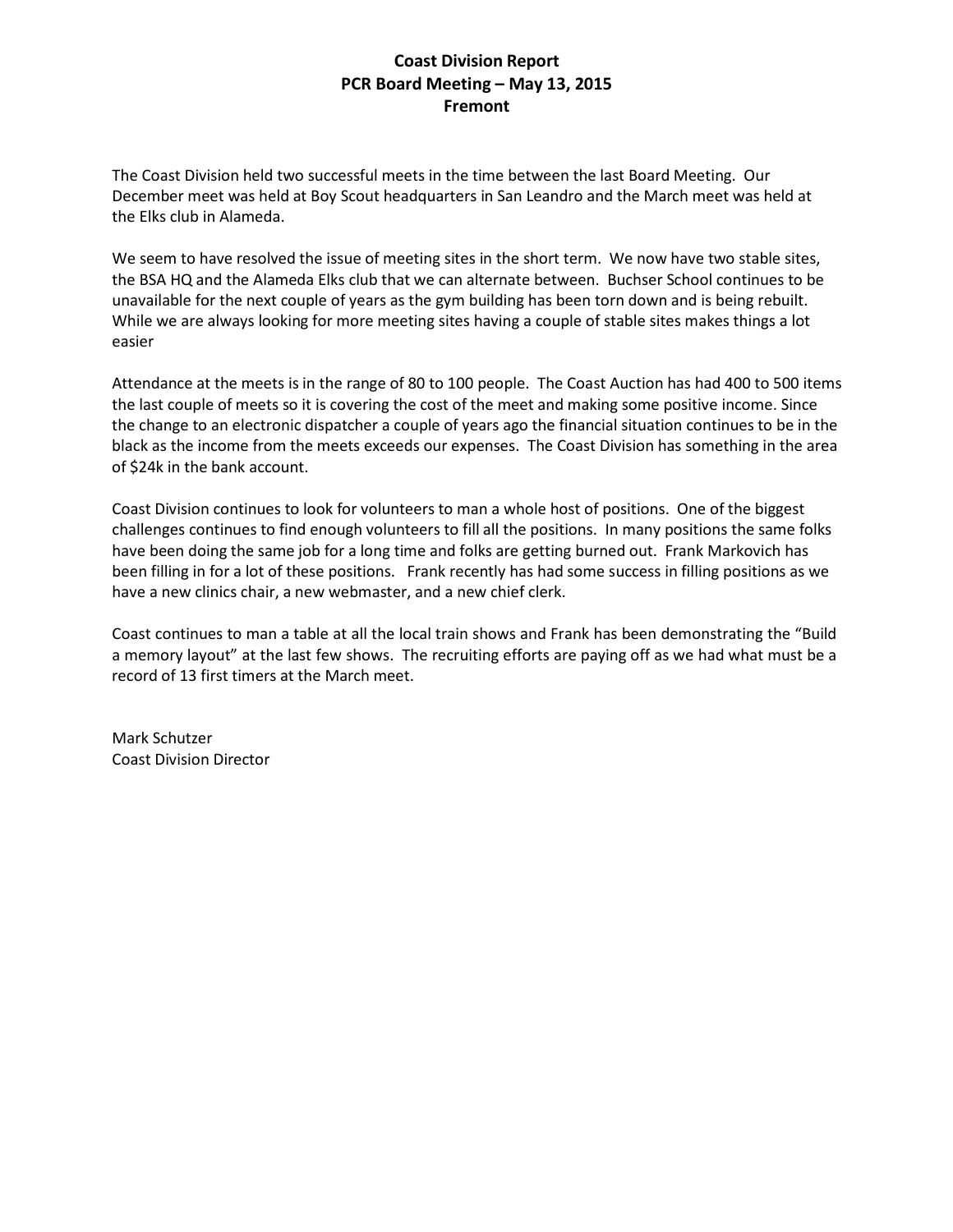

### DIRECTOR<sup>1</sup> S REPORT Sierra Division - May 13, 2015

I. The Sierra Division has had two meets since the last BOD Meeting held in Newark.

1. First meet of the year was held January 31st in Sacramento. We met at 9 AM at Sacramento Model Railroad Historical Society Club for an operating session on their HO layout. We had a lunch break and regrouped at the First Christian Church on Folsom Blvd. for our meeting. Gary Ray resigned as Editor and Chip Meriam agreed to replace him. Previous minutes by Jim Firehock were read and approved. Al Rowe's financial report stated that we are in good financial shape. Scott McAllister reported on Rail Fair and the 2016 Convention in Modesto. A clinic, Modeling Sugar Beet Loads, was given by Scott Inman. It covered the history and evolution of the cars, processing and hauling. Dave Bayless brought some very nice pre-1937 SP box cars for show and tell.

January Contest Results: Weathered Locomotive--Jim Collins, 1st, no other entries. Photo--Phil Simpson, 1st and 2nd, Chip Meriam and Gary Ray tied for 3rct. Contest in Modesto on May 2nd will be Non-Revenue Cars and Black and white photos. The Reno contest on August 1st will be for buildings, kit or scratch built, and black and white or color photos. Meeting was adjourned.

2. On May 2nd we held our second meet *in* Modesto. We gathered at Tom Milaros for a tour and operating on his HO layout at 10 AM. After a lunch break we met at Sovereign Grace Baptist Church for our business meeting at 1 PM. Jim Collins opened the meeting, minutes were read and approved and financial report was given. Scott McAllister and Jim Collins reported on the progress of the 2016 Convention in Modesto. We had a quiz on steam engine name to wheel configuration. There was a clinic by Chip Meriam on scratch building a water pump station. It was well done with handouts. There was another clinic on static grass applicators by a person from Coast Division, but I did not note the name. (Apologies.) The contests were moved to the August 1st meeting in Reno at Sierra Valley Library. Our October meet will be in Chico.

Door prizes were drawn and the meeting was adjourned.

Respectfully submitted,

Mel Jones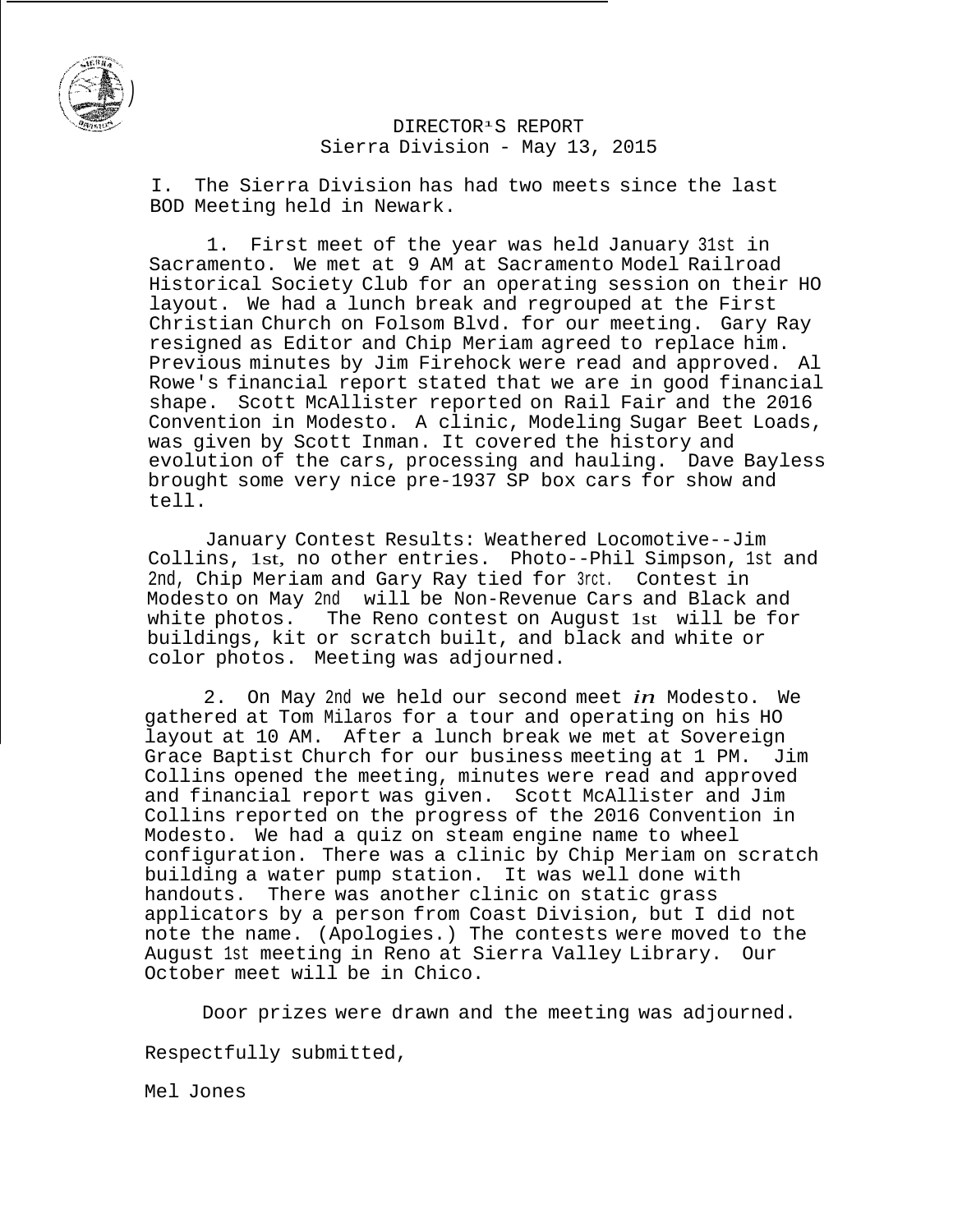### **REDWOOD EMPIRE DIVISION**

#### **MAY 2015**

The RED has had a couple of relatively good quarterly meets. We continue to emphasize Show and Tell as well as operation strategies and both seem to be well received. Attendance has stayed about the same for all meetings

RED is very fortunate to have access to Monroe Hall in Santa Rose. For our meeting needs it is almost perfect. It is always clean with an open space and with sufficient notice is readily available. We can set up one room with tables and benches for simple meetings and or eating. For the eating we have to thank Mary Moore Campagna for making available sandwiches, cookies, coffee and cokes. The other room can be set up with chairs, video equipment, a screen and whatever else is needed. Its only drawback is the location. It is so convenient to the greatest portion of our members that we don't move around the "Empire" as much as we should.

A group of modelers in the Santa Rosa area is splitting off from a DC modular club. They want to be 100% DCC modular. They also are requiring their members be 100% NMRA members. This requirements is so they can satisfy the NMRA insurance stipulation. Their modular HO format is a somewhat new idea for our area and one that should become quite successful as it allows folks without a large room to experience our hobby.

We open this new RED term with a new Superintendent and a new, although past, Chief Clerk. Peter Barnes has agreed to lead the RED as Superintendent and Ed Zakareckis will be Chief Clerk again. We thank them for stepping up to these tasks and wish them well in office.

The RED is also honored to have Ed Merrin to serve as the new PCR President for the upcoming term and to have Carol Alexander to serve as the new Vice President. Both are long term RED members and have served in various capacities over the years. To think they got their start with us. Gosh.

Dave Croshere

Director RED / PCR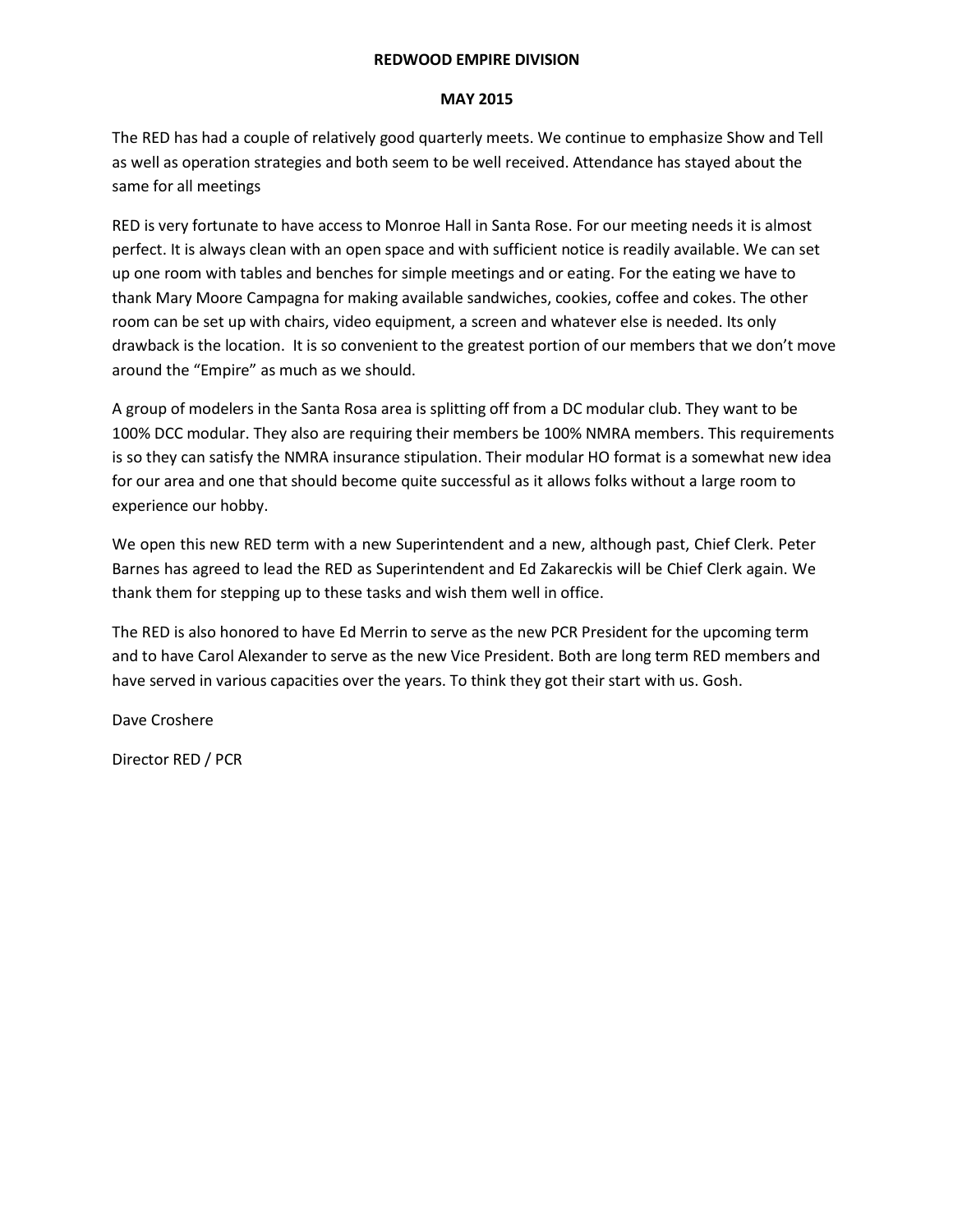#### **PCR Membership Department Report**

### **May 13, 2015**

The PCR membership statistics for the past 6 months, September 30, 2014 to March 31, 2015, looks like this:

Membership on September 30, 2014 – 1,005 Membership on March 31, 2015 – 996 Deceased – 3 New Members – 27 (this figure includes 8 Rail Pass) Did not renew membership – 33

As you can see, we continue to lose more members, but we aren't the only ones as this seems to be occurring throughout the NMRA, except for a few regions and divisions.

But there is some good news. Does Rail Pass work? Apparently it does in the PCR. So, that I could get a full-year snap shot of Rail Pass membership, I took the time-frame of September 30, 2013 to September 13, 2014. We had 26 people sign on under the Rail Pass membership. Out of that 26, we retained 15 as Regular members. I don't know if that means that we might want to push the Rail Pass, but it seems to work whereas regular membership retention programs haven't. But that is My Own Humble Opinion.

It appears that all PCR divisions are doing all that they can to retain and recruit new members, but there is only so much that you can do and as the saying goes, "you can lead a horse to water, but you can't make them drink."

Sorry that I don't have better news as far as membership goes. Also sorry, I could not be in attendance, but am enroute to the convention as you read this.

Doug Wagner

Membership Department Manager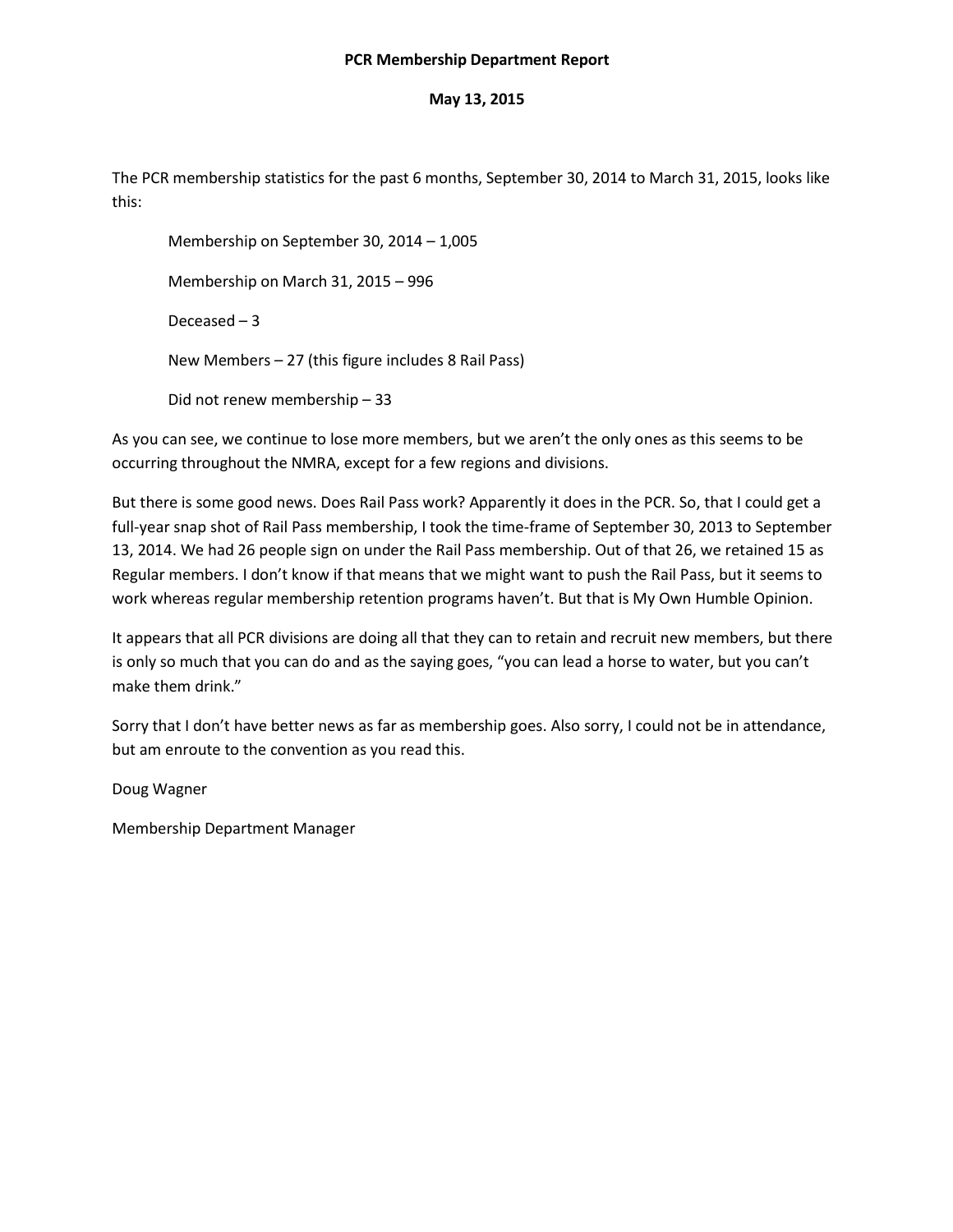# Webmaster Report

### May 13, 2015, Annual Board Meeting

The PCR website has been maintained as it has been since the last report, with some enhancements and additions. The "Home" page was redesigned to accommodate links to PCR's new Facebook and Twitter pages. The "boxes" were removed in favor of a cleaner look, with the Branch Line, social media and Master Calendar links above the fold. Links to the PCR and NMRA conventions and website are below the fold.

The PCR Master Calendar page was redesigned to have the same "look and feel" as the rest of the website. The new page uses improved and easier-to-maintain industry-standard XHTML. I had been using Microsoft FrontPage, which generated extremely poor HTML that was difficult to read and understand, making it a nightmare to maintain.

The "PCR Links" page was updated with the new division logos from Russ Clover. In addition, a new "Modeling Links" section was added to handle links to modeling sites. Also added were "QwikLinks" at the top of the page to go directly to the various sections on the page for improved navigation.

The "Modeling Links" section was added in response to an e-mail I received from Kayla Russell of the Children's Cancer Center of Newark, New Jersey, on behalf of some of the kids at the center. She told me the kids had been using the "PCR Links" page as a resource for modeling projects and found it to be "Awesome!" As a thank you, they sent me a link to the website "Protecting your Model Cars – Trains – and Planes." She said the kids would be excited if they could see their link on our website. I didn't really have a place to put it, so I created the new section. She rewarded them with a pizza party for me posting their link on the PCR website. I've been working with her for the past two years, adding similar links to the X2011 website. The Compton (California) Community Center also provided me a link on the history of the Transcontinental Railroad for the X2011 website.

### **Domain Statistics: (pcrnmra.org)**

| <b>Account Statistics</b>                   |                                                              |  |  |
|---------------------------------------------|--------------------------------------------------------------|--|--|
| Disk Usage<br><b>FTP Users</b><br>Bandwidth | Used/Limit<br>3.44 GB / 200.00 GB<br>3<br>16.47 GB / 2.00 TB |  |  |
| <b>E-mail Statistics</b>                    |                                                              |  |  |
| Mailboxes used:                             | 6 of 100                                                     |  |  |
| Forwards used:                              | 49 of 100                                                    |  |  |
| Respectfully submitted,                     |                                                              |  |  |

David Grenier, PCR Webmaster